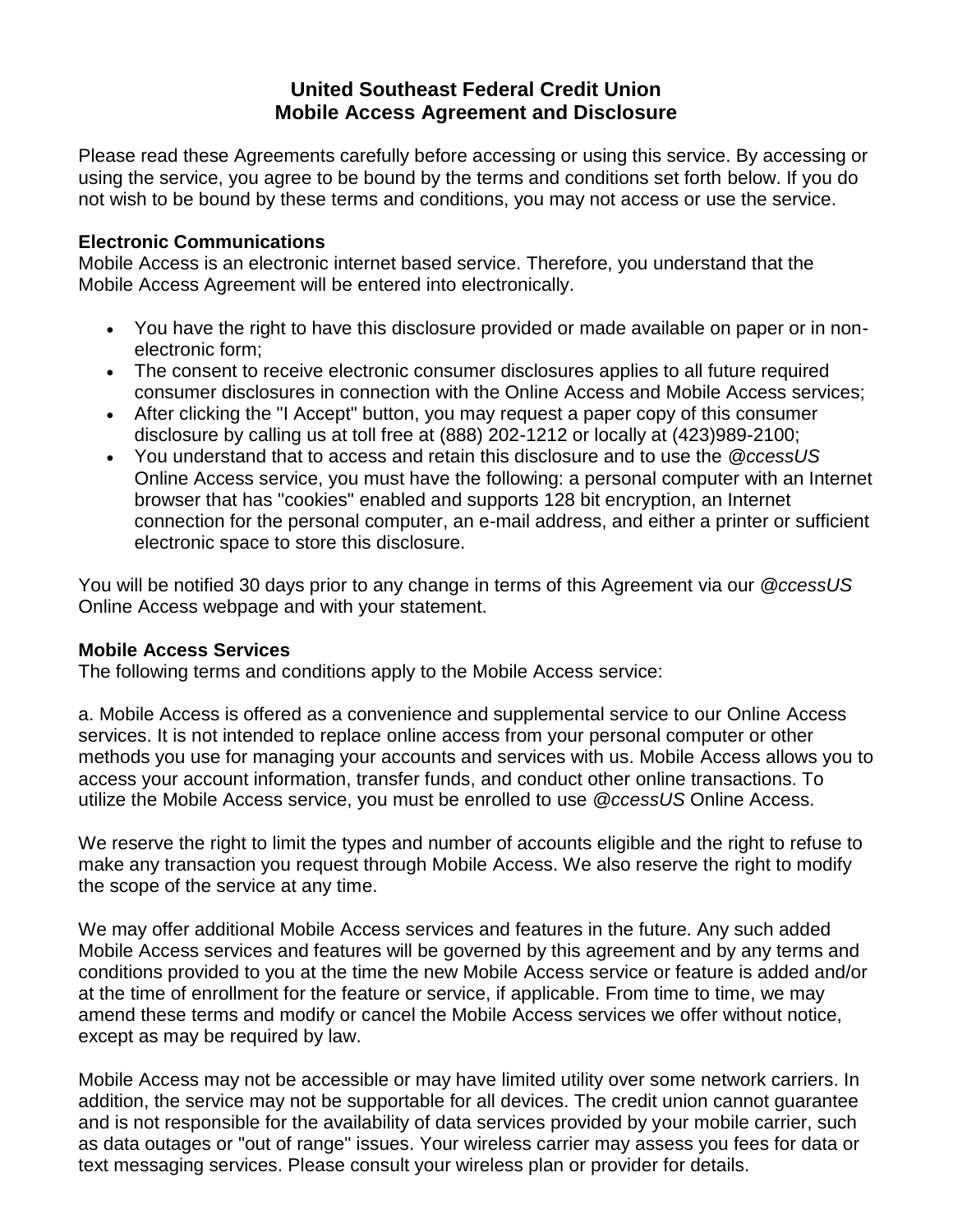b. Use of Service. In order to properly use Mobile Access, you should review and follow the instructions provided on our website. You agree to accept responsibility for learning how to use Mobile Access in accordance with the online instructions and agree that you will contact us directly if you have any problems with Mobile Access. We may modify the service from time to time at our sole discretion. In the event of any modifications, you are responsible for making sure you understand how to use Mobile Access. You also accept responsibility for making sure that you know how to properly use your device and we will not be liable to you for any losses caused by your failure to properly use the service or your device. You will not hold the credit union liable for any incompatibility of the Software with your mobile device or for any loss or damage to any mobile device which may be caused by the Software or the installation process.

c. Other Agreements. You agree that, when you use Mobile Access, you remain subject to the terms and conditions of your existing agreements the credit union except as expressly otherwise stated herein; and with any unaffiliated service providers, including, but not limited to, your mobile service provider and that this agreement does not amend or supersede any of those agreements. You understand that those agreements may provide for fees, limitations and restrictions which might impact your use of Mobile Access (such as data usage or text messaging charges imposed on you by your mobile service provider for your use of or interaction with Mobile Access), and you agree to be solely responsible for all such fees, limitations and restrictions. You agree that only your mobile service provider is responsible for its products and services. Accordingly, you agree to resolve any problems with your provider directly without involving us.

Any deposit account, loan or other credit union product accessed through this service is also subject to the Membership and Account Agreement, Electronic Funds Transfer Agreement and Disclosure, Online Access Agreement, Account Rate and Fee Disclosures, and your loan agreements. You should review the account disclosures carefully, as they may include transaction limitations and fees which might apply to your use of Mobile Access.

d. Permitted Mobile Access Transfers: Transactions in Mobile Access are subject to the terms and limitations disclosed in the Membership and Account Agreement, Electronic Funds Transfer Agreement and Disclosure, Account Rate and Fee Disclosures, and your loan agreements. You may transfer or withdrawal up to the available balance in your account at the time of the transfer, except as limited under this agreement or your deposit or loan agreements. The credit union reserves the right to refuse any transaction that would draw upon insufficient or unavailable funds, lower an account below a required balance, or otherwise require us to increase our required reserve on the account. We may process transfers that exceed your available balance at our discretion. If we process the transfer and unless your overdraft protection is provided via an Overdraft Line of Credit, you agree to cover any overdraft amount plus any applicable fees. We may limit the type, frequency and amount of transfers for security purposes and may change or impose the security limits without notice, at our option. You agree to confirm the completion of each transfer in your account balance and transaction history before withdrawing transferred funds.

e. You represent and agree to the following by enrolling for Mobile Access or by using the Service:

i. Account Ownership/Accurate Information. You represent that you are the legal owner of the accounts and other financial information which may be accessed via Mobile Access. You represent and agree that all information you provide to us in connection with Mobile Access is accurate, current and complete, and that you have the right to provide such information to us for the purpose of using Mobile Access. You agree not to misrepresent your identity or your